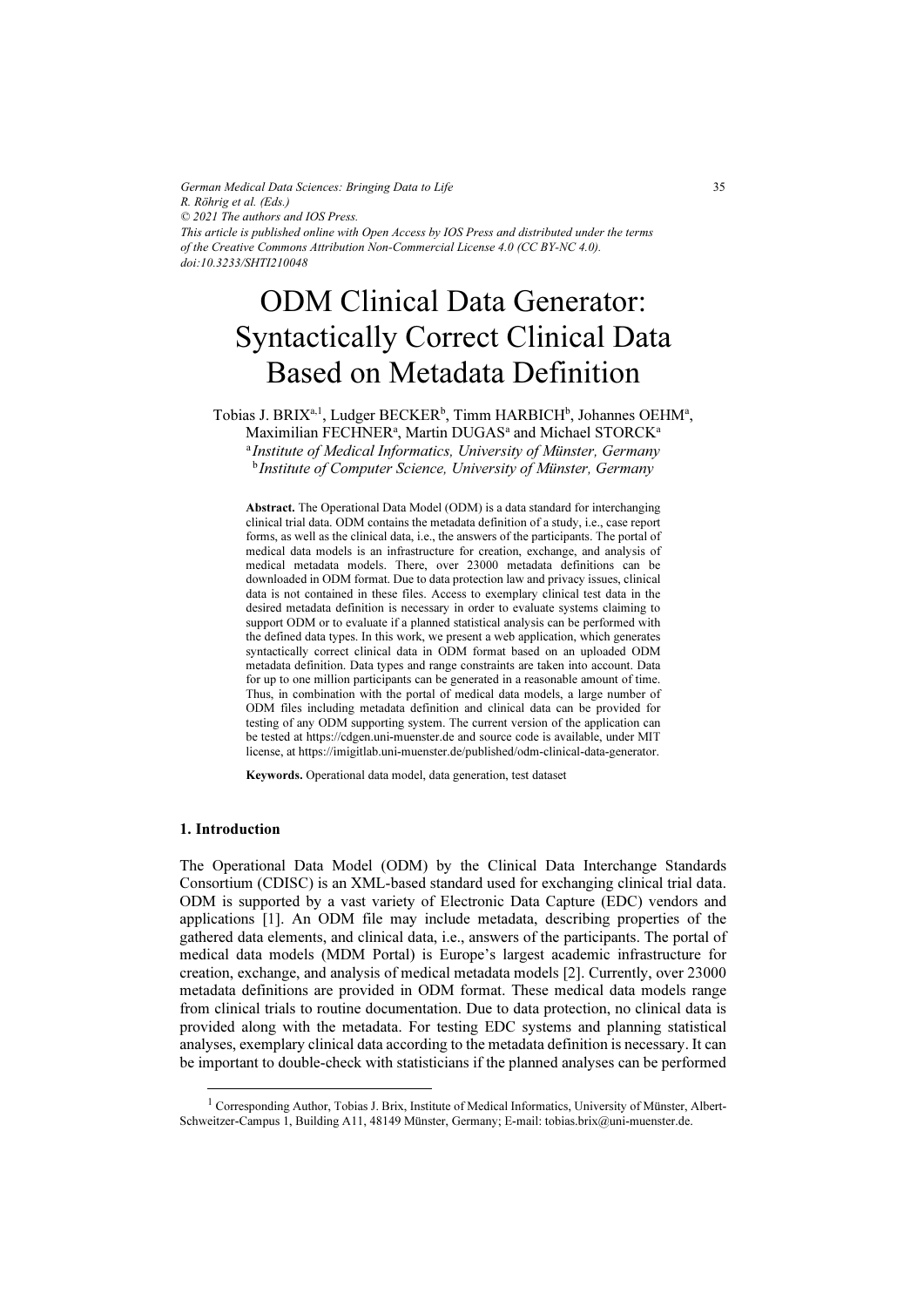with the type of data (nominal, ordinal, etc.) or to debug and evaluate ODM-based tools like ODM Data Analysis [3].

Aim of this work is to develop a web application, which can read any syntactically correct ODM file and generate syntactically correct clinical data in ODM format. The application should support common ODM data types, range checks, and allow the configuration of certain data distributions. The system should be capable of generating clinical data for any number of subjects in a reasonable amount of time.

## 2. Methods

#### 2.1. Structure of the Operational Data Model (ODM)

Only relevant parts for our application of ODM will be described here. More details can be found on the CDISC website. The ODM XML format is based on the structure of clinical trials. The metadata consists of a hierarchical structure beginning with a study element-tag, where multiple studies are supported in a single file. Inside a study, multiple study events can be defined. A study event represents the baseline and follow-up visits of a clinical trial. Each study event can contain multiple forms, which represent physical questionnaires of documentation. A form itself can have multiple item groups and items, which represent the data elements to be completed. The clinical data part of ODM follows the metadata structure, which describes study events, forms and items and references each hierarchical level by its unique ID. Figure 1 shows an example of clinical data representing a form with three data items. Most important for our application is the metadata definition of items. Each item consists of a data type and optional range checks to limit the range of answers. Another way to limit the answers is by using code lists, i.e., value sets of predefined answers. Furthermore, repeat keys are allowed, which indicate if a form or item group can be completed multiple times for a subject. This is used if the exact number of repetitions is unknown in advance, e.g., a form for the documentation of adverse events.

```
<ClinicalData StudyOID="CDGenStudyOID" MetaDataVersionOID="CDGenVersion.1">
  <SubjectData SubjectKey="Patient 1">
     <StudyEventData StudyEventOID="CDGenStudyEventOID">
       <FormData FormOID="CDGenFormOID">
          <ItemGroupData ItemGroupOID="CDGenItemGroupOID">
            \label{lem:1} \begin{array}{ll} \mbox{XItemData Value="true" ItemOLD="Boolean.CDGenItemOLD" />\\ \mbox{XItemData Value="42.54" ItemOLD="float.CDGenItemOD" />\\ \end{array}<ItemData Value="2019-10-20" ItemOID="Date.CDGenItemOID"/>
         </ItemGroupData>
        </FormData>
     </StudyEventData>
  </SubjectData>
</ClinicalData>
```
Figure 1. Exemplary clinical data part of an ODM file.

#### 2.2. Used software and evaluation

We chose to develop a web application, since new versions can be provided to the community by updating the application server and no local installations are required. For web development, we chose Java in combination with the Spring framework.

For parsing ODM files, we use the library Java Architecture for XML Bindings (JAXB). JAXB allows for the automated generation of Java classes based on XML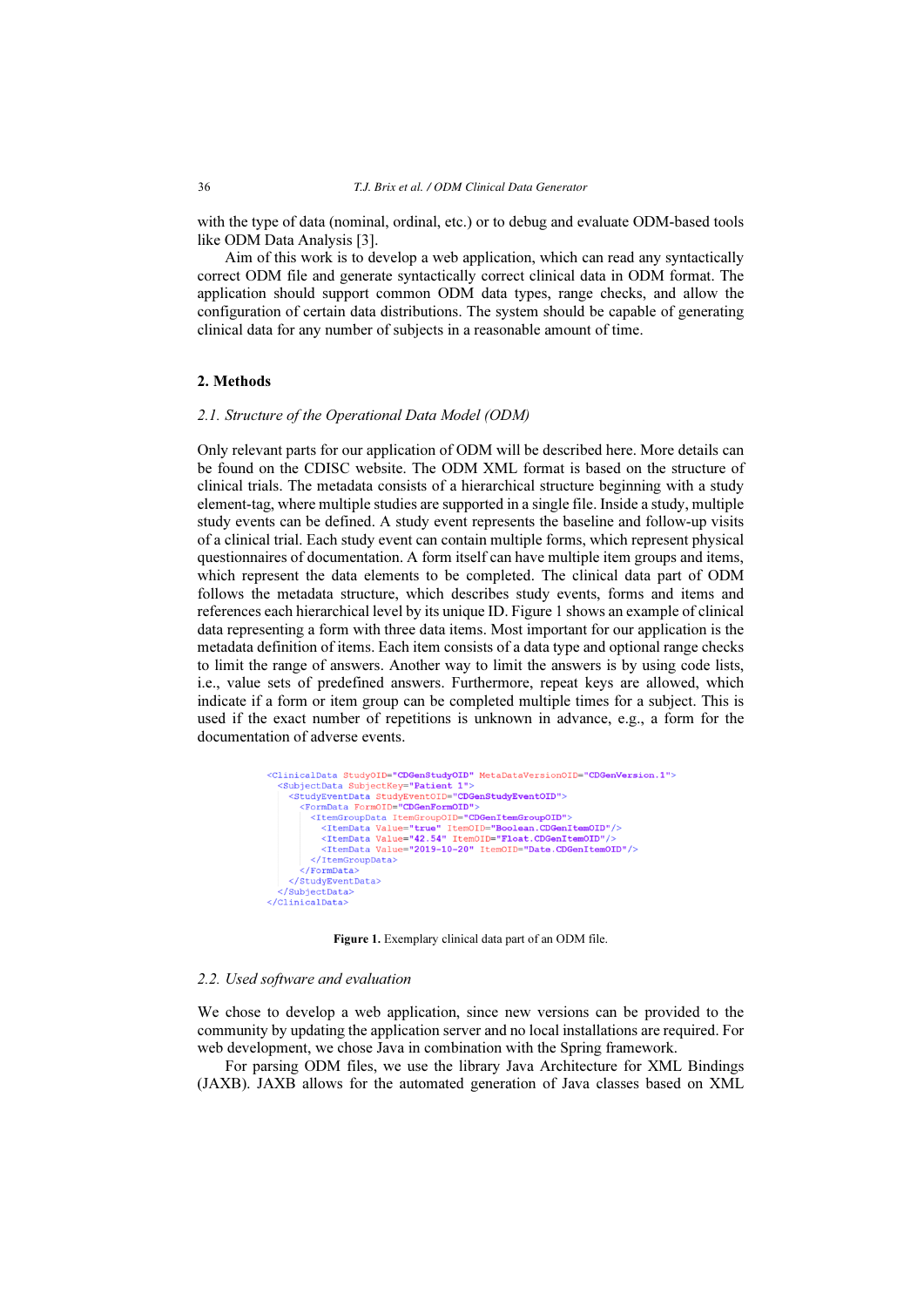Schema Definition (XSD) files. Since CDISC provides an XSD for ODM, JAXB is a natural choice. Besides generating the Java classes, JAXB also allows for transformation from XML files into Java objects of the pre-defined classes and vice versa [4].

To evaluate the technical feasibility of our software, we chose three ODM files from the MDM Portal with different numbers of forms and items to represent smaller and larger trial case report forms (CRFs). Table 1 shows all used metadata definitions with their quantity of forms and items. For each definition two subject counts, 1000 and 100000, have been generated. Thus, the data generation of clinical data of realistically large studies have been simulated. The corresponding generation times and resulting ODM file sizes have been recorded. The evaluation was performed on the same sever, which URL is linked in the results.

| <b>ODM</b> file                       | #Forms | #Items | <b>Repeat Keys</b> |
|---------------------------------------|--------|--------|--------------------|
| WHO-Five Well-being index [5]         |        |        | no                 |
| DIVI core data set intensive care [6] |        | 108    | no                 |
| Craniocerebral trauma register [7]    | . Ի    | 658    | ves                |

Table 1. Used metadata definitions of the evaluation with their contained metadata quantities.

## 3. Results

The final application is available at https://cdgen.uni-muenster.de. A predefined example ODM file is downloadable to test the application. A screenshot can be seen in Figure 2. Furthermore, the source code can be obtained from https://imigitlab.unimuenster.de/published/odm-clinical-data-generator under MIT license.

After selecting an ODM file and an optional configuration file for upload, the generation process can begin. Required configurations, e.g., the number of subjects to be generated, can be specified on the website itself without the requirement of a configuration file. During the upload process, the syntactical correctness of the given XML file is validated against the XSD of ODM versions 1.3.0 to 1.3.2. In case of errors, the process is aborted and all validation errors are displayed to facilitate the correction of the input file. The same applies for syntactical errors in the configuration file. If all syntax checks are passed, the clinical data generation process is started. With JAXB, the ODM file is parsed into Java objects and clinical data is generated. The final ODM file containing the metadata and clinical data is provided as downloadable Zip file. For reproducibility, this file also contains the original ODM and the used configuration file. Runtime errors during the generation do not stop the process and a list of occurred exceptions is provided in the Zip as generation notes. Runtime errors may occur due to invalid data types of XML attributes, which cannot be validated by the XSD file.

#### 3.1. Application features

Important for scientific research is reproducibility. Therefore, the randomly generated data is based on a single seed, which can be defined in the configuration file. By using the same configuration, the same clinical data will be generated. If no seed is specified, a random seed will be generated and stored in the output configuration file. Thus, the output Zip contains all required information to reproduce the data generation.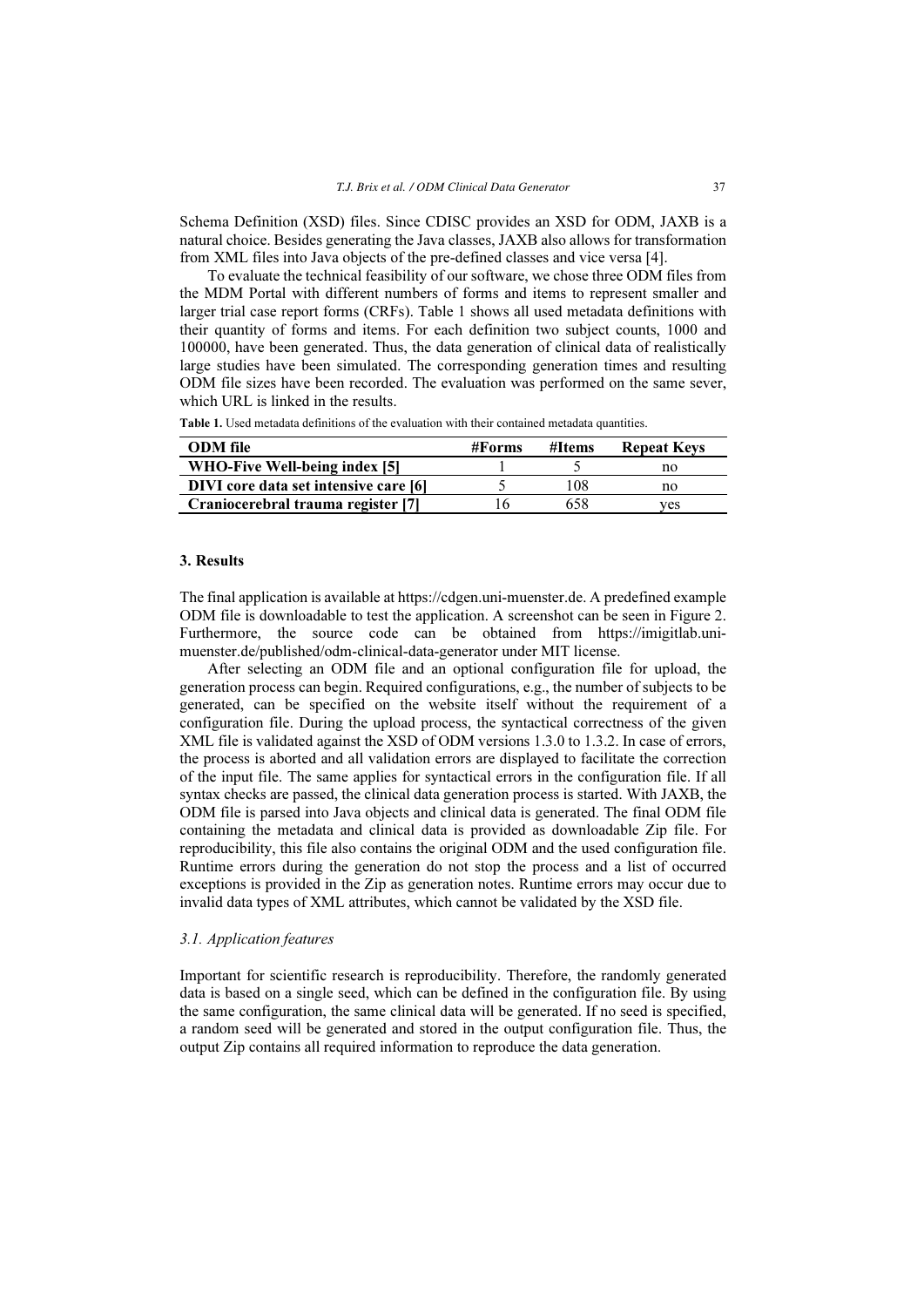| This tool produces artificial study data for a given Operational Data Model (ODM) file. This synthetic study data can be used e.g. for<br>the evaluation of other ODM-based tools. |               |        |  |  |  |
|------------------------------------------------------------------------------------------------------------------------------------------------------------------------------------|---------------|--------|--|--|--|
| <b>Basic parameters</b>                                                                                                                                                            |               |        |  |  |  |
| Select an ODM file to upload                                                                                                                                                       |               |        |  |  |  |
| Select file                                                                                                                                                                        |               | Browse |  |  |  |
| Select a JSON configuration file to upload (optional)                                                                                                                              |               |        |  |  |  |
| Select file                                                                                                                                                                        |               | Browse |  |  |  |
| Number of subjects to create                                                                                                                                                       |               |        |  |  |  |
| 25                                                                                                                                                                                 |               |        |  |  |  |
| $\boxtimes$ Keep already included clinical data?                                                                                                                                   |               |        |  |  |  |
| Optional parameters $\blacktriangleright$                                                                                                                                          |               |        |  |  |  |
|                                                                                                                                                                                    |               |        |  |  |  |
| Generate clinical data                                                                                                                                                             | Use test file |        |  |  |  |

Figure 2. Screenshot of the final application available at https://cdgen.uni-muenster.de.

Currently, only the most frequently used data types of metadata models within the MDM Portal are supported. ODM supports further data types like partial dates, which are rarely used in clinical trials. For each data type, default value domains can be specified independent of local configurations in the ODM file. We support three types of item distributions. A uniform distribution is used by default. Alternatively, a normal distribution can be applied. In this case, the mean and standard deviation must be specified for each item. This distribution is not supported for items with discrete answer options like Boolean or code lists. For those items, fixed probabilities for each answer option can be specified. Further distributions, e.g. Poisson and log-normal, can be added by implementing provided Java interfaces and will be added in future versions. In addition, it is possible to configure the percentage of generated missing values, which increases the authenticity of the generated data towards real datasets. This parameter can be applied globally or at item level.

By writing the generated file directly into the response stream, no generated data has to be stored in main memory of the server. In addition, the Java objects can be directly deleted after writing, preventing the Java heap from overflow. Therefore, the generation of files of any size is possible.

#### 3.2. Evaluation results

| <b>Table 2.</b> Creation times of the evaluation. The item count and subject count are the relevant properties for the<br>generation times, while the file size is used as indicator of successful generation. |        |                            |  |  |  |  |
|----------------------------------------------------------------------------------------------------------------------------------------------------------------------------------------------------------------|--------|----------------------------|--|--|--|--|
| <b>ODM</b> file                                                                                                                                                                                                | #Items | Times [s] / File size [mb] |  |  |  |  |

| <i>UDILI</i> IIV                  | $1 \text{ m}$ |              |               |
|-----------------------------------|---------------|--------------|---------------|
|                                   |               | $(N=1000)$   | $(N=100.000)$ |
| WHO-Five Well-being index         |               | 0.87<br>0.5  | 172/<br>35.2  |
| DIVI core data set intensive care | 108           | -31<br>15/   | 97.2/298.3    |
| Craniocerebral trauma register    | 658           | 56.6 / 193.5 | 5421.0/2432.9 |
|                                   |               |              |               |

The evaluation results can be seen in Table 2. The software was able to generate clinical data for the ODM metadata files with different numbers of items and subject counts. All files are available from MDM Portal. The average generation time and file size of five runs were recorded. The generation times were between 1 second and 2 hours. The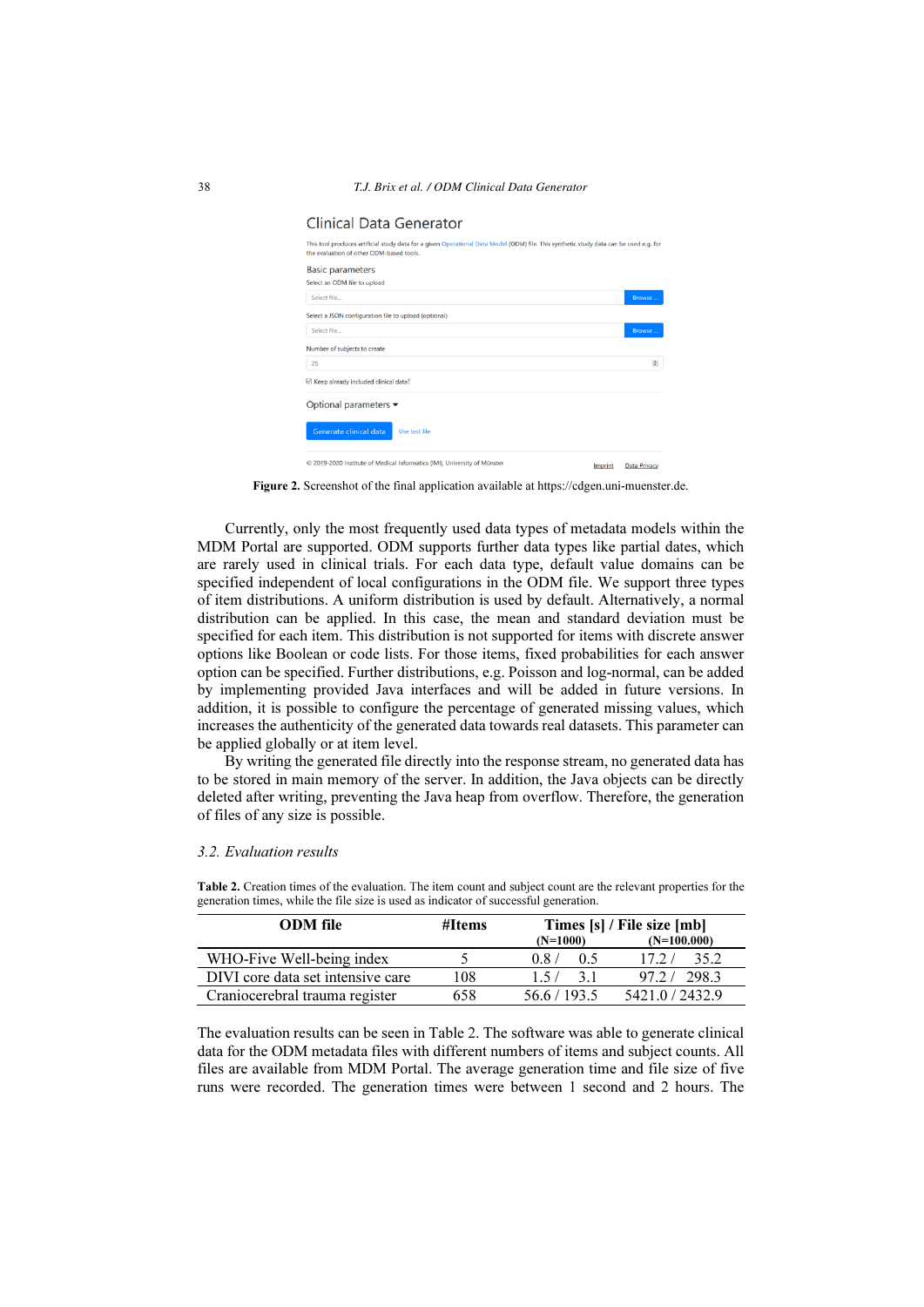craniocerebral trauma register needed significantly more generation time, since it featured repeat keys generating the 658 items up to eight times for each subject.

## 4. Discussion

All defined goals of this work have been achieved. Clinical data can be generated without a natural limitation of file size. During the evaluation, dataset sizes, exceeding the usual number of subjects of clinical trials, were generated. In addition, most applications supporting ODM input may not be able to load files of this size. The generation times were reasonable for all evaluation branches.

The idea of generating generic datasets for evaluation tasks is not new. Benjamin Keen has proposed an open source tool for the generation of arbitrary datasets in multiple file formats [8]. After defining data items, e.g., phone numbers or country name, an export format like CSV or XML can be selected and the data generation starts. According to his website, the generation of up-to 5000 records at a time is supported. Support of ODM or any other medical data standard is not provided.

 An application using ODM is the CDISC ODM Generator by XML4Pharma [9]. This tool can generate ODM files from given CSV data files. The missing metadata information is estimated based on the provided data structure. A combination of both tools can be used to generate output files similar to our application. The major benefit of our approach is the direct support of the ODM standard, allowing a quick generation of clinical data for all medical data models within the MDM Portal.

## 4.1. Limitations

The current version only supports the most commonly used data types, which are Boolean, String/Text, Integer, Float, Double, Date, Time and Datetime. Further ODM data types like PartialDate or HexBinary will be addressed in future versions, but their missing support should not be an issue in most use cases. Another unsupported feature of ODM is metadata versions. Items can be defined in different versions to reflect changes in the CRFs during study conduction. Currently, only the first version of metadata is used for generation. To the best of our knowledge, most vendors do not support metadata versions and should be therefore no limitation in practical use.

 Furthermore, our application only generates syntactically correct clinical data. Ranges and distributions of items can be configured, ensuring medically consistent results for single items, but dependencies between items are not considered. Tools like Synthea achieve for certain diseases medical correctness by using predefined state transition machines based on empirical values [10]. However, the supported items and diseases are predefined models and Synthea cannot be used to generate data not defined in such a model. Although our approach lacks the medical correctness, it can be used for any ODM file. As mentioned in the introduction, the goal was not meant to generate medically plausible data, but large datasets to evaluate ODM based applications in a reasonable amount of time.

Finally, we only evaluated the technical feasibility of our application. It was shown, that up to 2 GB of clinical data can be generated in a reasonable amount of time. Still missing is the evaluation of practical feasibility to test and evaluate ODM supporting systems. While the generated data sets have been internally used to test different applications, no systematical evaluation has been performed.